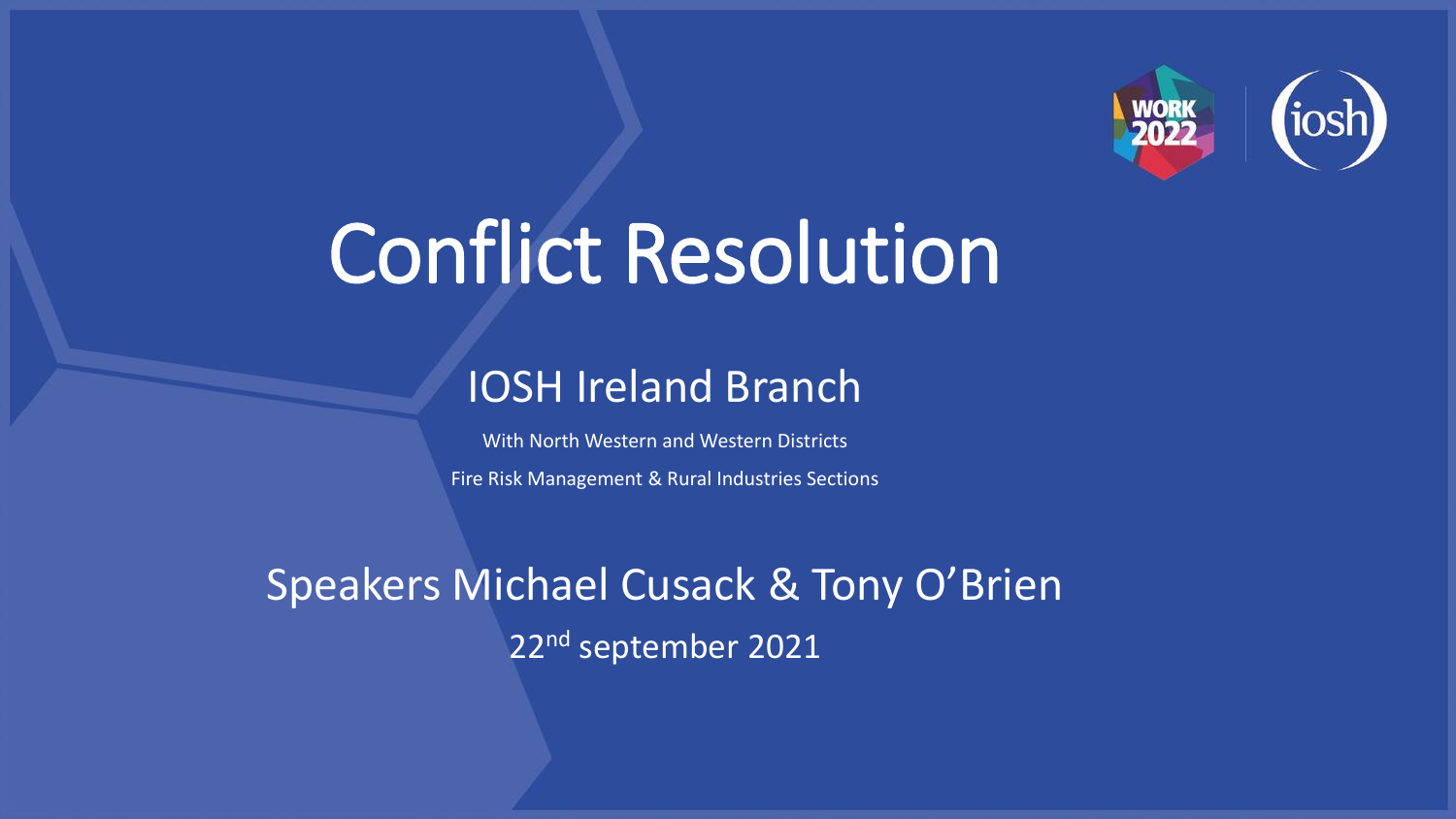

## Michael Cusack

- Michael Cusack CMIOSH is the Health & Safety Executive with Inland Fisheries Ireland. Michael has developed systems to manage high risk environments which include activities in isolated inland waters, rivers, large lakes, estuarine waters and open seas.
- He is also a former Chair of the Ireland Rural Industries Section and a staunch supporter of the Ireland Branch and contacted me to suggest the event. Michael has a keen interest in behavioural safety and the use of cultural evaluation systems such as the NOSACQ -50.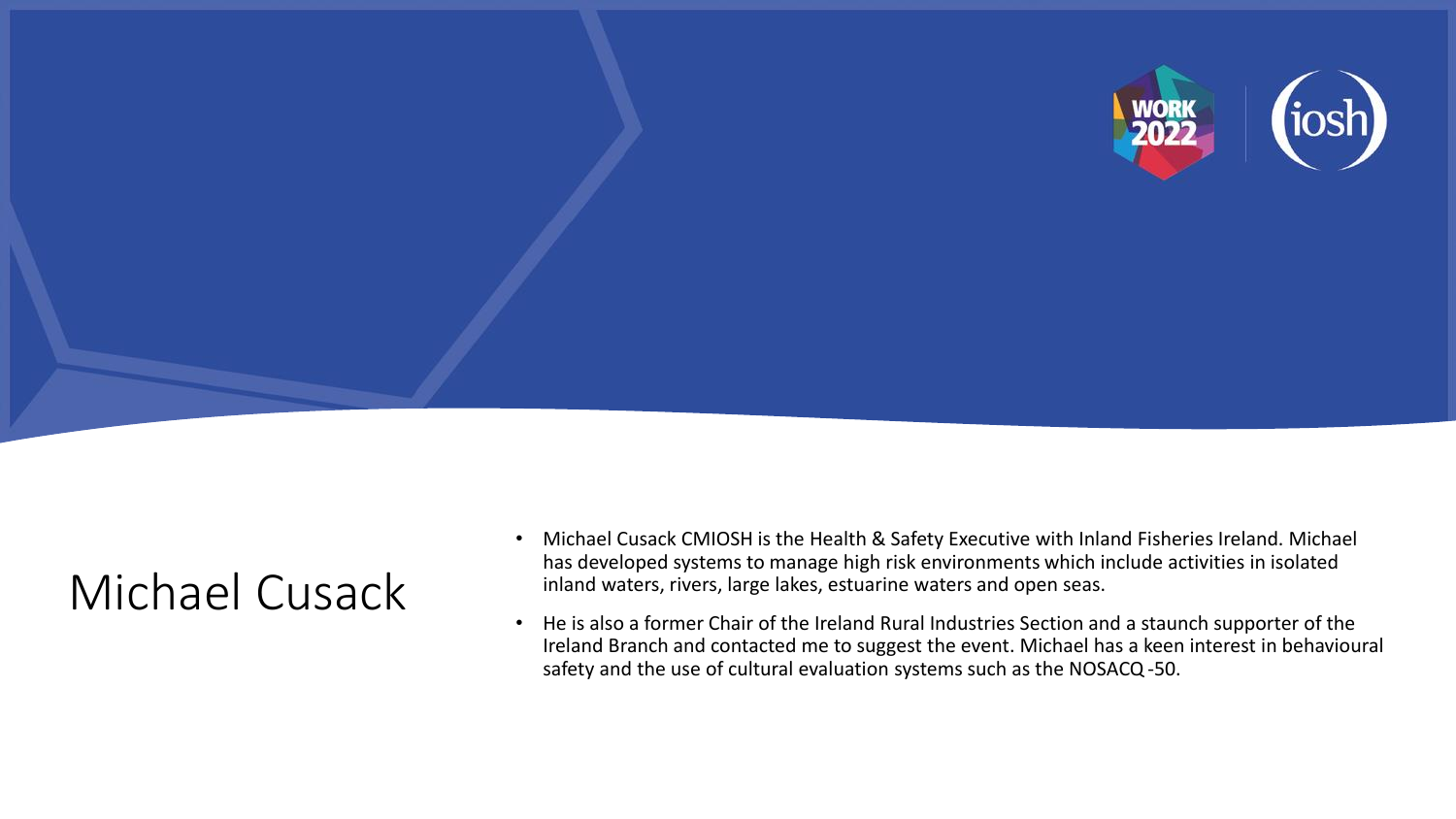

## Tony O'Brien

- Tony O'Brien has worked and trained extensively in the conflict management, safety and security fields over the past 21 years. Working in these areas at both an operational and management level Tony developed systems and procedures to enhane the safety of employees and customers experience in a range of businesses. Based on these results Tony began designing and developing safety, security and crisk management programmes for ICSE in 2010 which have been delivered to a range of public and private sector clients across Europe. Programmes designed by Tony have been shortlisted in both 2015,2016 and 2021 for the Irish Institute of Training and Development National Training Award. In 2017,2019 and 2020 training programmes developed and delivered by Tony were awarded the National Training award and Tony was awarded the 'National Rising Star in Training and Development' for his work in raising the profile of personal safety training in workplaces.
- Tony's professional qualifications include certifications in the delivery of Conflict management and Physical Intervention from NFPS, City and Guilds, MAYBO and The Crisis Prevention Institute. Tony also holds recognised professional qualifications in safety and security and a diploma in Criminal Psychology. Academically he holds a Degree in Business Management from UCD and a degree in Training and Education from NUIG.